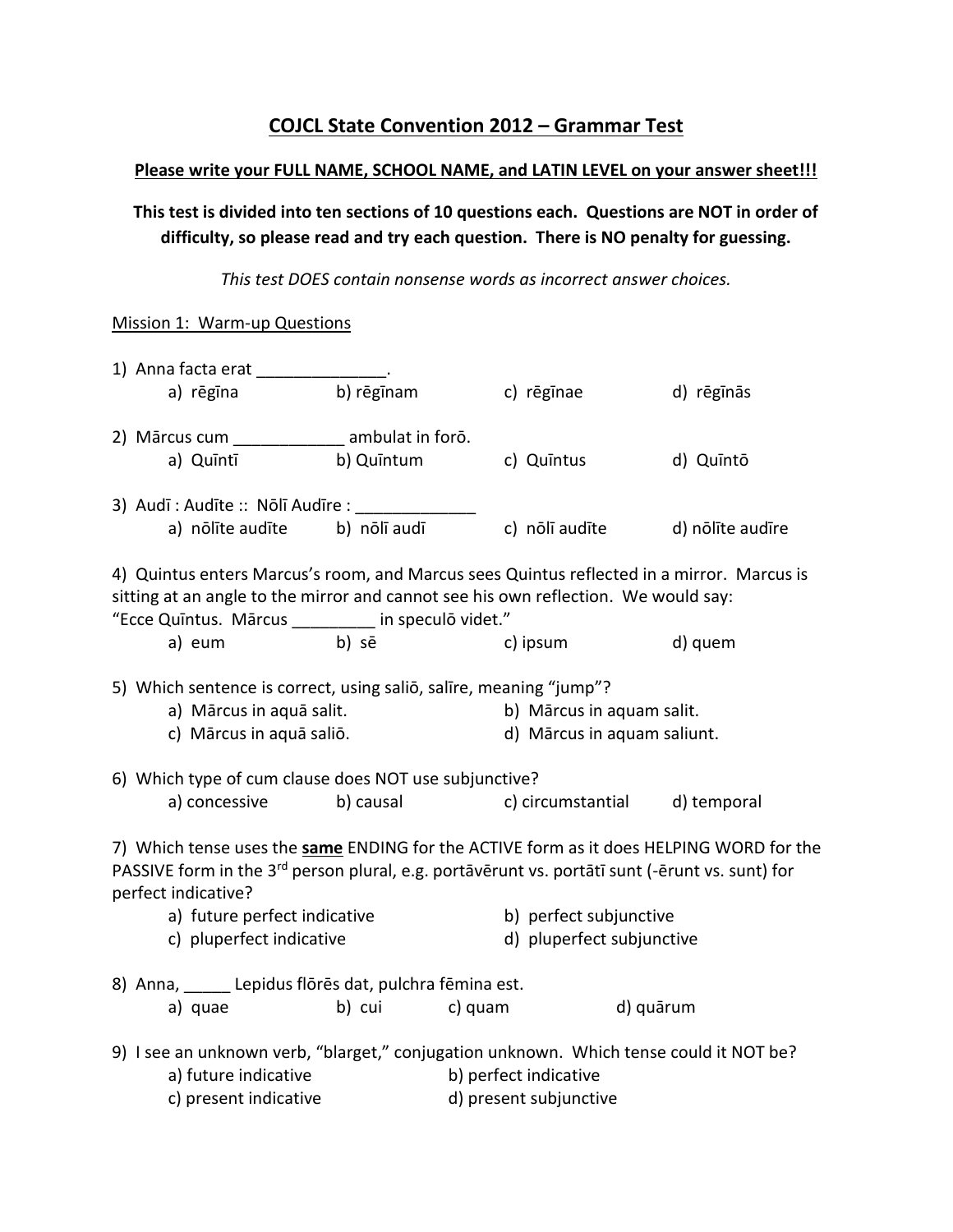10) In this nonsense sentence, what is most likely the subject? Sentence: "Blargēs blargārum blargāvī cum blargō."

a) You (plural) b) I c) He/she/it d) Blargēs

#### **Mission 1: SUCCESS!**

## **You've now been promoted to an invisible time traveler, able to tour ancient Rome, hearing and seeing Latin in use. Romans, being human, were not perfect; you will notice some errors.**

Mission 2: The parvulus puer Rōmānus. Note little Marcus's grammatical errors!

- 11) Mārcus dīcit, "Mamma! Volō aqua." His mother replies:
	- a) "Dīc, 'Vīs aqua,' Mārce." b) "Dīc, 'Volō aquam,' Mārce."
	- c) "Dīc, 'Vult aqua,' Mārce." d) "Dīc, 'Volō aquae,' Mārce."

12) Mārcus dīcit (ad fratrem Quīntum): "Quīntus! Spectā! Gallīnae in hortō sunt!" …and his mother says:

- a) "Dīc, 'Quīntus! Spectāte! Gallīnae in hortō sunt!,' Mārce."
- b) "Dīc, 'Quīnte! Spectā! Gallīnās in hortō sunt!,' Mārce."
- c) "Dīc, 'Quīnte! Spectā! Gallīnae in hortō sunt!,' Mārce."
- d) "Dīc, 'Quīntus! Spectā! Gallīnās in hortō sunt!,' Mārce."

13) Mārcus hears a noise and dīcit, "Mamma, quī est in vīllā?" Māter respondet:

- a) "Dīc, 'Quis est in vīllam,' Mārce." b) "Dīc, 'Quis est in vīllā,' Mārce."
- c) "Dīc, 'Quid est in vīllam,' Mārce." d) "Dīc, 'Quī est in vīllam,' Mārce."

14) Mārcus is tired and wants to be carried into the house. He's too big for his mother to carry. When she tells him this, he pouts and CORRECTLY says:

a) "Tē nōn amō. Ā patre portābō." b) "Tē nōn amō. Ā patre portābor."

c) "Tē nōn amō. Pater mē portābitur." d) "Tē nōn amō. Pater mihi portābor."

15) The maid carries Mārcus into the house. He sees his dog in the garden, and correctly *commands* it:

| a) "Mē sequī!" | b) "Mē sequere!" |
|----------------|------------------|
|----------------|------------------|

c) "Mē sequis!" d) "Mē sequitur!"

16) Later, Mārcus is eating bread, and the maid offers him some honey (mel, mellis, neuter). He says "Egō mel vult!" (Note: "Amābō tē" is an informal way to say, "Please.") The maid says:

- a) "Mārce, dīc, 'Mē mel volō!,' amābō tē."
- b) "Mārce, dīc, 'Egō mellem volō!,' amābō tē."
- c) "Mārce, dīc, 'Egō mel volō!,' amābō tē."
- d) "Mārce, dīc, 'Egō mellem vult!,' amābō tē."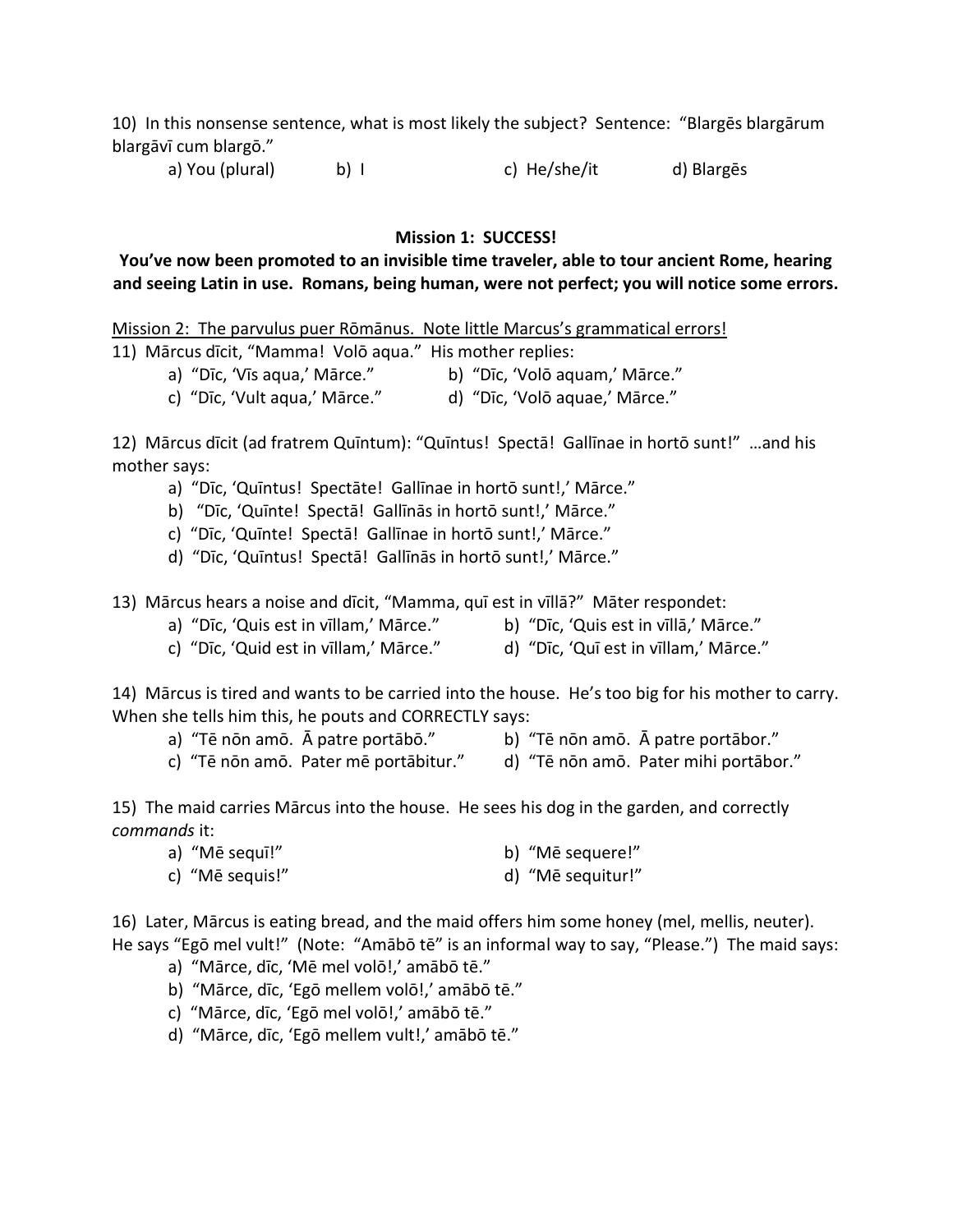17) Mārcus notices that his brother has a nicer piece of bread than he does. He frowns and complains, "Quīntus boniōrem panem habet." His mother corrects him with:

a) "Quīntus melius pānem habet." b) "Quīntus meliōrem pānem habet."

c) "Quīntus bonius pānem habet." d) "Quīntus bonus pānis habet."

18) The boys go off to play, and Quīntus wins a race to the nearest tree. Mārcus says the Roman equivalent of "It's not fair!" and follows it correctly with this complaint that Quīntus runs faster than he does:

- a) "Quīntus celerius currit." b) "Quīntus celerior currit."
	-
- c) "Quīntus celerium currit." d) "Quīntus celeriorē currit."
- 

19) Mārcus continues to cry and tries to say that he ran as fast as possible: "Cucurrī tam celer tam possum." His mother comforts him, but corrects him with:

- 
- a) "Cucurrī quam celeriter." b) "Cucurrī celerrimē tam potest."
- c) "Cucurrī quam celerrimē." d) "Cucurrī celerior quam Quīntus."
- 

20) By now, you just want to get away from Mārcus! As you hurry to the road, you hear him cry that nobody (nēmō, nēminis, masculine) loves him:

- a) "Nēmō egō amat!" b) "Nēmō egō amō!"
- c) "Nēmō mē amō!" d) "Nēmō mē amat!"

## Mission 3: Help Cicero's son edit his letter to his father.

21) Little Cicero tells his father "In forō, salūtābar ā multīs senātōribus!" Which use of the ablative can be found in his sentence?

a) agent b) accompaniment c) means d) time

22) Then he writes about the neighbor's boys: "Prīmum Mārcum Quīntus pulsāverat, tum Quīntum Mārcus pulsāvit." Which boy punched the other boy first?

a) neither b) Mārcus c) both d) Quīntus

23) Is the above sentence (in Question 22) about the fight grammatically correct?

a) Minimē; the "Quīntum" is incorrect. b) Minimē; the "pulsāverat" is incorrect. c) Certē d) Minimē; the "Mārcum" is incorrect.

24) Young Cicero then worries about his servants: "Cōgitō servōs meōs impigrī sunt." (impiger, impigra, impigrum means "lazy.") When he isn't looking, you amend the last two words to:

a) …impigrōs sunt b) …impigrī esse c) …impigrōs esse d) …impigrōs erant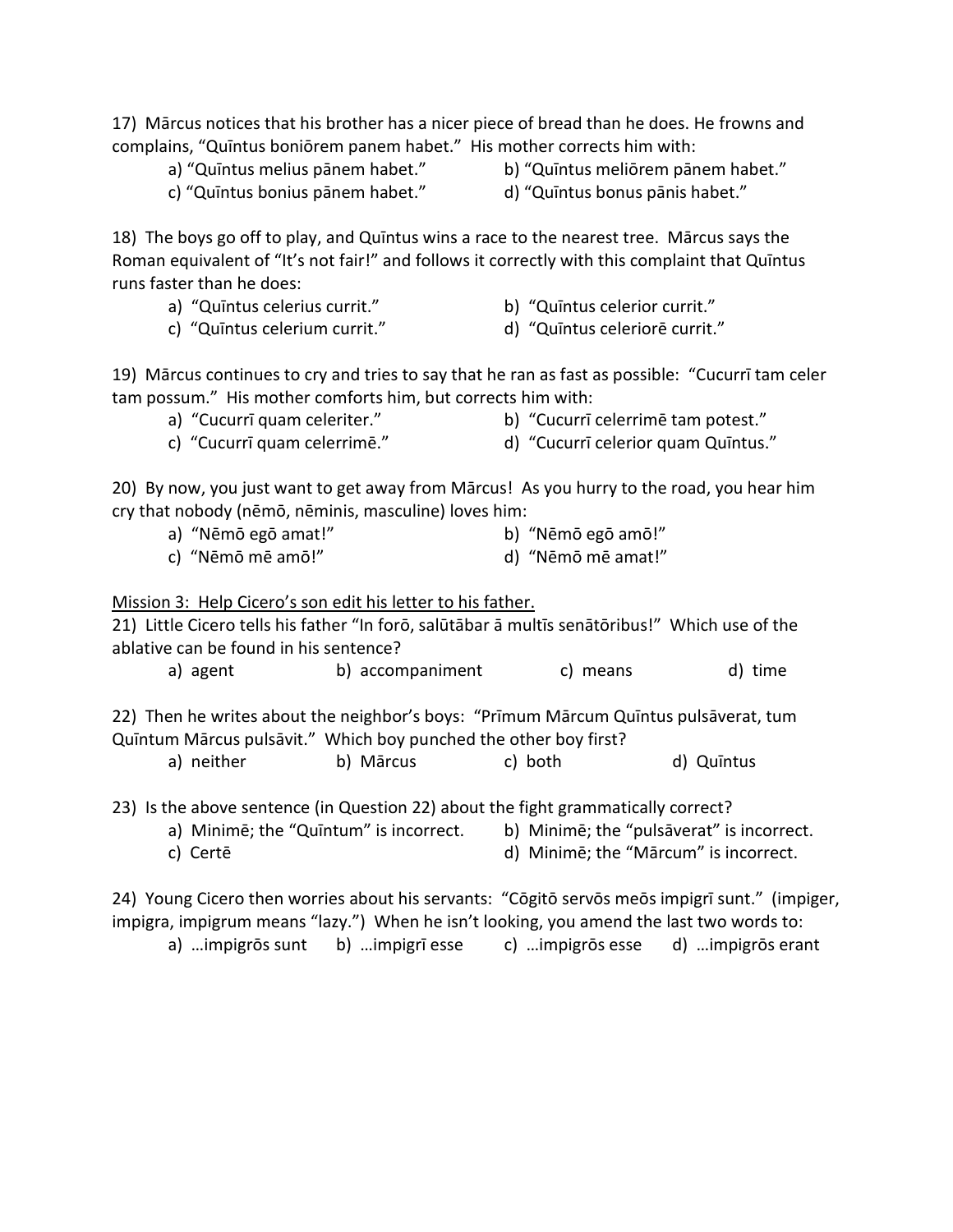25) He then talks about a recent shoe purchase that he made so he can walk to Tusculum, using the verb "emō emere ēmī emptus," meaning "to buy": "Calceōs ēmī ut Tūsculum ambulārem." You…

- a) Change "ambulārem" to "ambulāret" when he isn't looking.
- b) Change "ambulārem" to "ambulet" when he isn't looking.
- c) Change "ambulārem" to "ambulem" when he isn't looking.
- d) Do nothing; it's correct.

26) He wishes that his father were present, using the deponent verb laetor, laetārī, laetātus sum, meaning "to rejoice," CORRECTLY writing:

- a) Sī tū adsīs, laetārem." b) Sī tū adessēs, laetārer."
	-
- c) Sī tū adsīs, laetātur." d) Sī tū adessēs, laetārem."
- 

27) Young Cicero now writes about the sights he saw on his last trip. Which version of the sentence is correct? (Spūmō, -āre, -āvī, -ātus = to foam, froth)

- a) "Nāvēs pulchrās in marī vīride et spūmante vīdī."
- b) "Nāvēs pulchrēs in marī vīride et spūmantī vīdī."
- c) "Nāvēs pulchrās in marī vīridī et spūmante vīdī."
- d) "Nāvēs pulchrēs in marī vīridī et spūmantī vīdī."

28) He continues correctly with this, using the noun "fōlium,- ī, neuter" (leaf of a tree), writing:

- a) "Mare celere et vīridiōrem quam fōlia amō."
- b) "Mare celerem et vīridius quam fōlia amō."
- c) "Mare celerem et vīridiōrem quam fōlia amō."
- d) "Mare celere et vīridius quam fōlia amō."
- 29) He concludes with another observation about the neighbor's kids:
	- a) "Pater absēns, līberī improbī sunt."
	- b) "Patre absente, līberī improbī sunt."
	- c) "Patrō absentō, līberī improbī sunt."
	- d) "Quam patrem absentem, līberī improbī sunt."
- 30) Then he concludes his letter. Which of these should he NOT use?
	- a) Amā nōs et valē! b) Mox scrībēbō iterum.
	- c) Curā ut valeās! d) VII īdūs Nov.

#### Mission 4: You overhear some gossiping maids and notice some errors.

31) Lydia, a maid originally from Greece, says: "Trēs annī, Gaium amābam." Her friend should:

- a) …gently correct her, "Tribus annīs, Gaium amābam."
- b) …gently correct her, "Trēs annōs, Gaium amābam."
- c) …gently correct her, "Trēs annī, Gaius amābam."
- d) say nothing; the sentence was correct.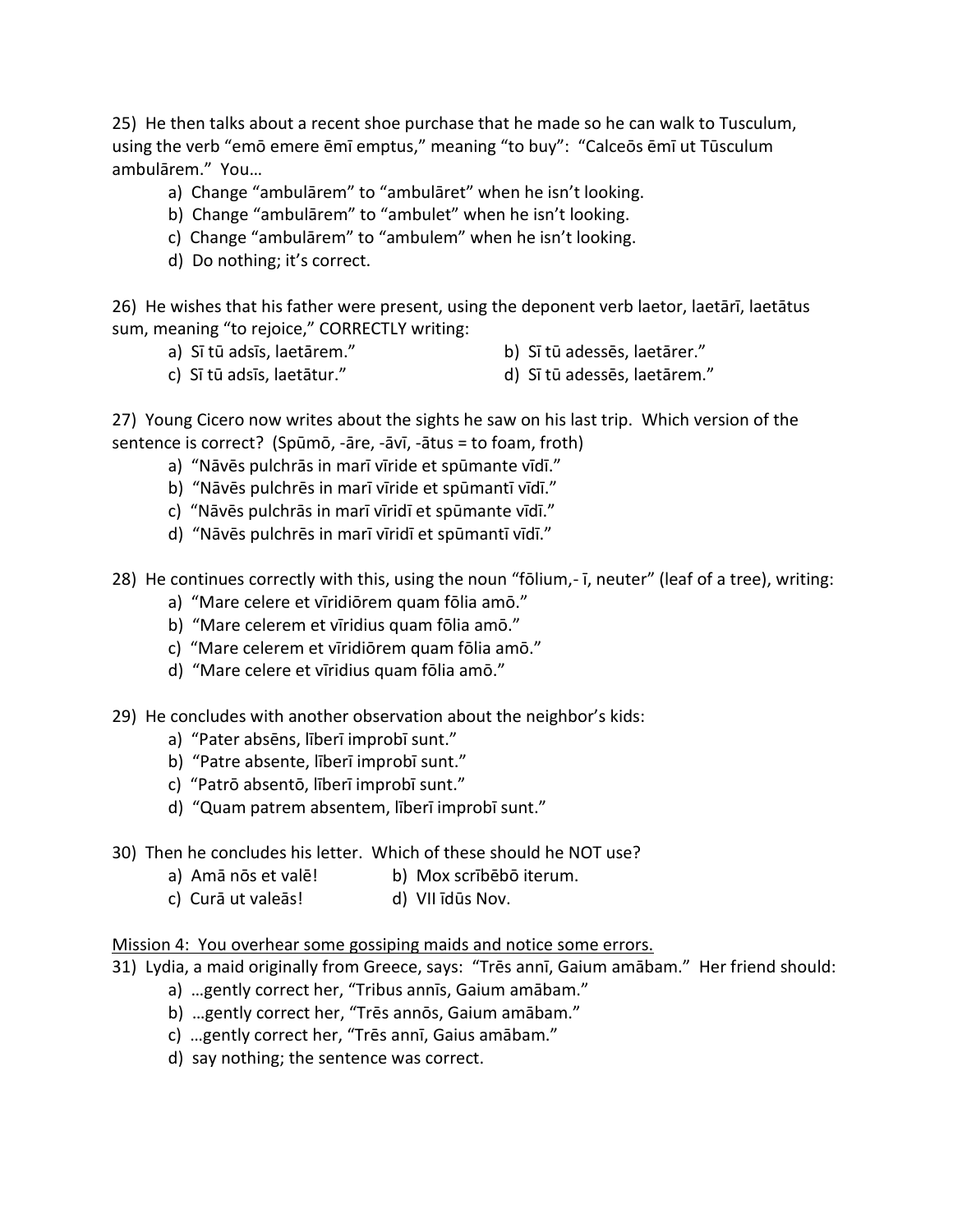32) They talk about a marriage proposal that their friend received; Lydia, thinking of "vehemēns, vehementis (=vehement, forceful)," says that Clāra "…vehementē recūsāvit." Her friend should:

- a) …gently correct her, "…vehementiter recūsāvit."
- b) …gently correct her, "…vehementer recūsāvit."
- c) …gently correct her, "…vehementī recūsāvit."
- d) say nothing; the sentence was correct.
- 33) Her friend wants Lydia to flee back to Greece with her, but Lydia CORRECTLY says:
	- a) "Dominam meam pāreō." b) "Domina mea pāreō."
		-
	- c) "Dominae meae pāreō." d) "Dominā meā pāreō."

34) They notice a male servant passing by, who looks over at the maids. Lydia whispers to her friend, "Tū ā servō spectāris!" Hearing this, you think:

- a) Nothing; the sentence was correct. b) "Tū ā servō spectātur!"
	-
- c) "Tē ā servō spectāris!" d) "Tē ā servō spectātur!"
- 
- 35) The servant passes out of sight. The maids laugh and Lydia's friend correctly says:
	- a) "Nōs ā servō spectābāntur!" b) "Nōbīs ā servō spectābāminī!"
	- c) "Nōbīs ā servō spectābāmus!" d) "Nōs ā servō spectābāmur!"
- 
- 36) The meaning of the above sentence (we were being looked at by the servant) could have

been expressed in the active voice by:

- 
- a) "Servus nōs spectābat!" b) "Servus ā nōbīs spectābātur!"
- c) "Servum nōs spectābāmus!" d) "Servum nōs spectābāmur!"
- -
- 37) How would the maids correctly say, "We will have been looked at by the servant." ?
	- a) "Nōs ā servō spectāverimur!" b) "Nōs ā servō spectātī erāmus!"
		-
	- c) "Nōs servum spectāverimus!" d) "Nōs ā servō spectātae erimus!"
- -

38) How would they correctly say, "The servant will have looked at us." ?

- 
- a) "Servus nōs spectātus erit." b) "Servum nōs spectāverimus."
- c) "Servus nōs spectāverit." d) "Servus nōs spectāverimur."
	-

39) The last thing you hear as you walk away is Lydia telling her friend to use hot water to clean the walls. You shake your head at what you hear and think that she should have said:

- 
- a) "Calidā aquā ūtī!" b) "Calidā aquā ūtere!"
- c) "Calidam aquam ūtī!" d) "Calidam aquam ūtere!"
- 
- 
- 
- 
- 
- 
-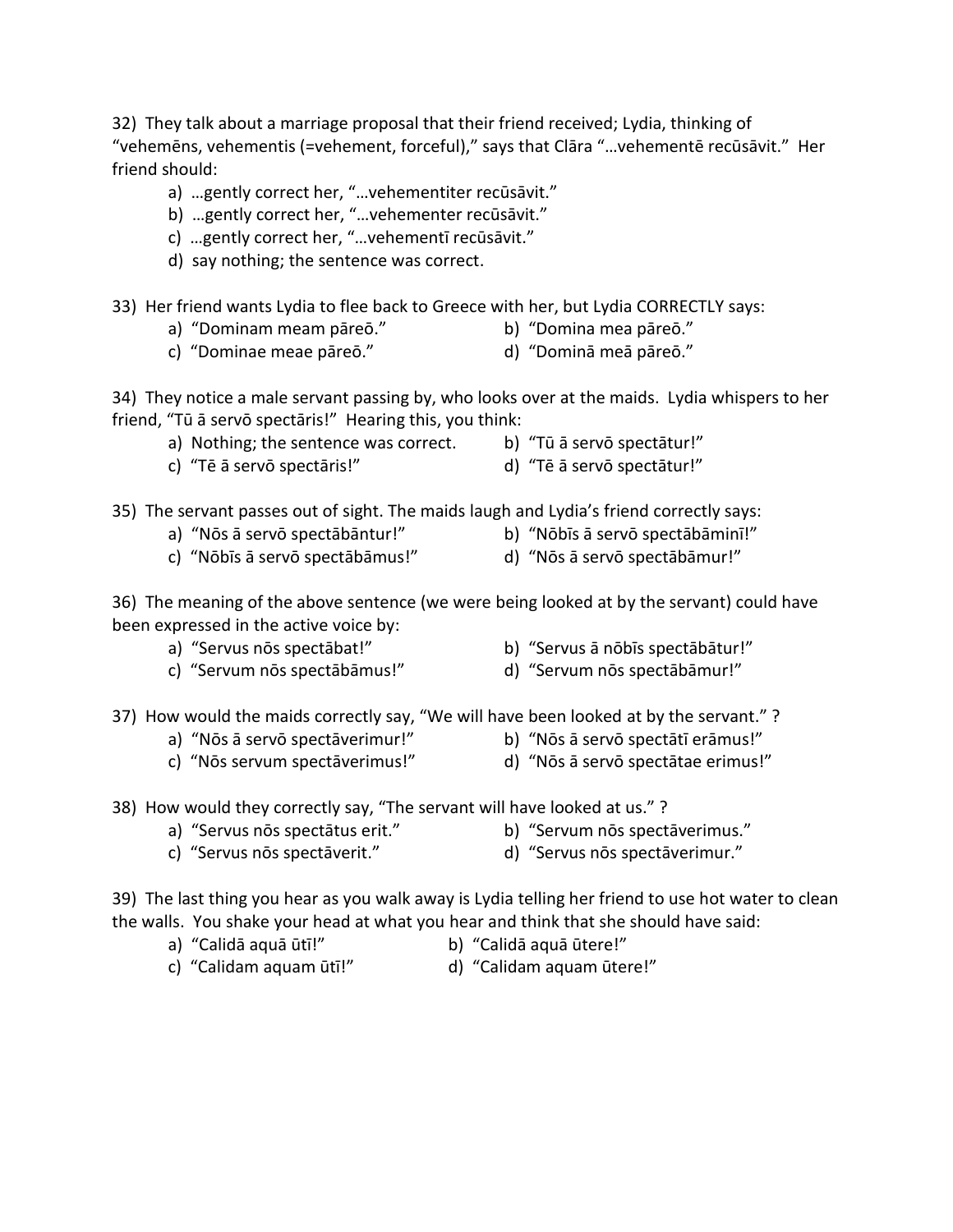40) As you keep walking down the road, you come across the servant who had been looking at the maids. He correctly reports his recent actions to another man he meets, using the deponent verb "intueor" (to look at):

- a) "Pulchrās et formōsās fēminās intuīvī!"
- b) "Pulchrās et formōsās fēminās intuitus sum!"
- c) "Pulchrās et formōsās fēminās intuitus est!"
- d) "Pulchrās et formōsās fēminās intuitūrum sum!"

## Mission 5: Watching some gladiators at a training session.

41) You hear many strange things as you arrive at the place where gladiators are training. Which of these sentences uses "qui" incorrectly?

- a) Dominus est quī gladiatōrēs pūniat.
- b) Gladiātōrēs, quī dominus videt, nōn laetī sunt.
- c) Dominus gladiatōrēs mīsit quī pugnārent.
- d) Gladiātōrēs, quī exercent, fortēs sunt.

42) A gladiator named Titus wins a round. Another gladiator correctly tells him that he wouldn't have won if a man named Syrus had been present, by saying:

- 
- c) "Sī Syrus adfuit, nōn vīcistī." d) "Sī Syrus aderit, nōn vincēs."
- a) "Sī Syrus adesset, nōn vincerēs." b) "Sī Syrus adfuisset, nōn vīcissēs."
	-

43) Titus jeers that the other gladiator should be at home in his little bed - "in parvō lectō tuō" – using the noun lectus, -ī, masculine, meaning "bed." He could also use a diminutive to say:

- 
- a) "in lectulō tuō" b) "in lectissimō tuō"
- c) "in lectiōlō tuō" d) "in lectiminō tuō"
- 

44) The second gladiator boasts that he is the strongest and fastest fighter of all, and that it's very easy to beat Titus, correctly saying:

- a) "Fortissimus et celerissimus sum; tē vincere facilissimum est."
- b) "Fortissimus et celerrimus sum; tē vincere facillimum est."
- c) "Fortissimus et celerissimus sum; tē vincere facilerrimum est."
- d) "Fortissimus et celerrimus sum; tē vincere facilissimum est."

45) The trainer orders the gladiators to resume fighting; one says to the other, "Dominus imperat nōs pugnāre." He should have said:

- a) "Dominus nōbīs imperat ut pugnāmus." b) "Dominus nōs imperat ut pugnāmus."
	-
- c) "Dominus nōs imperat ut pugnēmus." d) "Dominus nōbīs imperat ut pugnēmus."
- 46) Or, he could have said:
	-
	-
	- a) "Dominus nōs pugnāre iubet." b) "Dominus nōbīs pugnāre iubet."
	- c) "Dominus nōs ut pugnāmus iubet." d) "Dominus nōbīs ut pugnēmus iubet."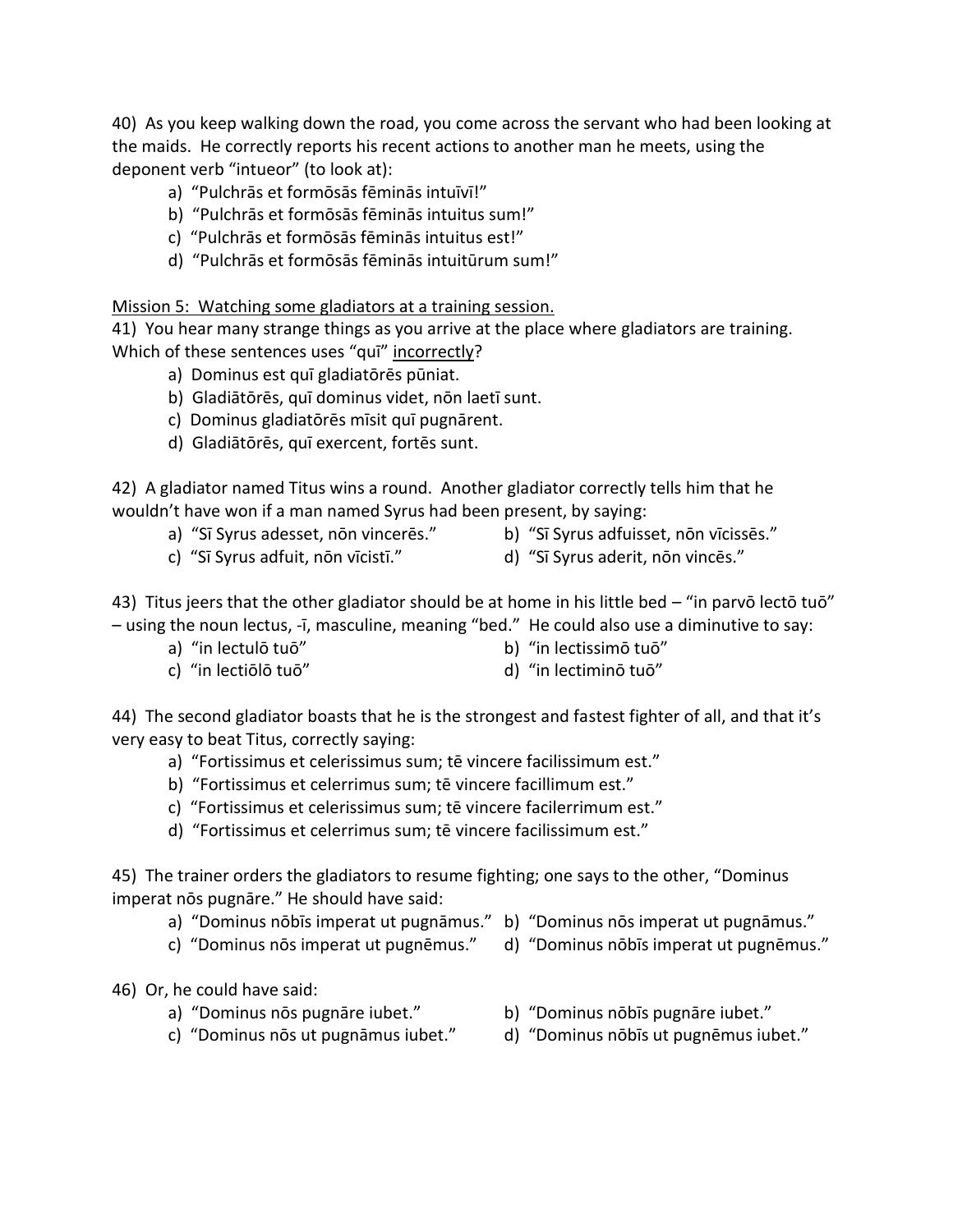47) After a few moments, the second gladiator says, "Quid?" and the first one correctly responds:

- a) "Dominus nōbīs imperāvit ut pugnēmus."
- b) "Dominus nōbīs imperāvit ut pugnārēmus."
- c) "Dominus nōs imperāvit pugnāre."
- d) "Dominus imperāvit nōs pugnāvisse."

48) Which of these adjective groups contains a form that is **not** correct for genitive masculine singular?

- a) fortis, vestrīus, ūnīus b) neutrīus, magnī, alīus
- c) fessī, alterīus, celeris d) sōlīus, bonī, trīstis
- 49) The trainer says, "I'm going to give this gladiator a prize." For "this," he says: a) hoc b) huic c) hunc d) hōc

50) And he ends with, "But that gladiator is going to be punished." The "going to be punished" is rendered as:

a) pūnītum īrī b) pūnītūrum īrī c) pūniendum īrī d) pūnīentem īrī

|  |  |  | Mission 6: Your final pre-time-travel test. 10 questions: Speed Round! |  |  |
|--|--|--|------------------------------------------------------------------------|--|--|
|--|--|--|------------------------------------------------------------------------|--|--|

51) When would you LEAST expect to see nominative case used?

| a) Directly after "quam" | b) In an indirect statement |
|--------------------------|-----------------------------|
| c) With "appellātur"     | d) In a cum clause          |

- 52) When would you LEAST expect to see genitive case used? a) with "paulum" b) to show ownership c) with "pudet" d) with "ad"
- 53) When would you LEAST expect to see dative case used? a) with "nūbere" b) with a supine c) with a gerundive d) with "plācet"
- 54) When would you LEAST expect to see accusative case used?
	- a) to express "with the king having been killed…"
	- b) with "ad"
	- c) in an exclamation
	- d) with doceō, to show to whom something was taught

## 55) When would you LEAST expect to see ablative case used?

- a) to show the price of something
- b) in comparing two people
- c) to show the time when something happened
- d) to say "me" in the phrase "that must be done by me"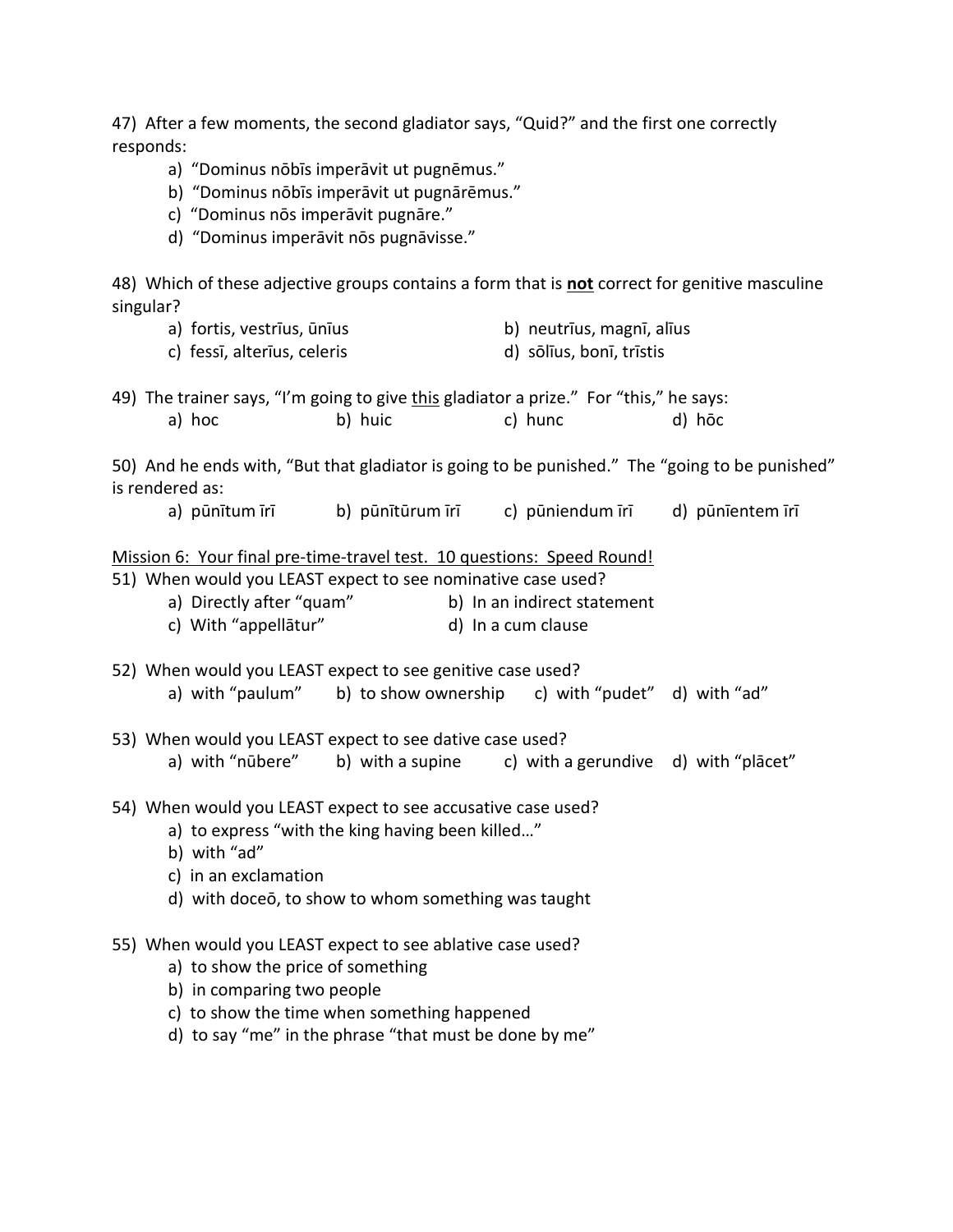| 56) Which is not a form of porto, portare?<br>a) portāvī   | b) portāte  | c) portātur | d) portunt  |
|------------------------------------------------------------|-------------|-------------|-------------|
| 57) Which is not a form of sedeo, sedere?<br>a) sedent     | b) sedeant  | c) sedint   | d) sedēbunt |
| 58) Which is not a form of ago, agere?<br>a) agēs          | b) agēbās   | c) ageris   | d) ageāmus  |
| 59) Which is not a form of capio, capere?<br>a) capās      | b) capiunt  | c) cēpērunt | d) capient  |
| 60) Which is not a form of audio, audire?<br>a) audiēbāmur | b) audiēbit | c) audis    | d) audiēmur |

**Based on your success thus far, you are promoted to be a visible time traveler who can interact with the ancient Romans. Be careful not to change history…**

| Mission 7: The necessities of life. Luckily, you have some Roman money.                                                                             |                                   |  |  |  |  |  |
|-----------------------------------------------------------------------------------------------------------------------------------------------------|-----------------------------------|--|--|--|--|--|
| 61) You think to yourself, "When in Rome" How should you express "in Rome"?                                                                         |                                   |  |  |  |  |  |
| b) in Rōmam<br>a) in Rōmā                                                                                                                           | c) Rōmam<br>d) Rōmae              |  |  |  |  |  |
|                                                                                                                                                     |                                   |  |  |  |  |  |
| 62) So, now you're in Rome hungry. What is one WRONG way to express that to someone                                                                 |                                   |  |  |  |  |  |
| selling bread?                                                                                                                                      |                                   |  |  |  |  |  |
| a) Pānem volō!                                                                                                                                      | b) Dā mihi pānem!                 |  |  |  |  |  |
| c) Pānis vult!                                                                                                                                      | d) Duōbus sēstertiīs, pānem emam. |  |  |  |  |  |
|                                                                                                                                                     |                                   |  |  |  |  |  |
| 63) You buy a roll. It's hard as a rock. How do you tell the shopkeeper this?                                                                       |                                   |  |  |  |  |  |
| a) Dūrum cum saxō est!                                                                                                                              | b) Dūrus cibus habet!             |  |  |  |  |  |
| c) Dūrus quam cibī habeō!                                                                                                                           | d) Dūrum ut saxum est!            |  |  |  |  |  |
| 64) He seems nonplussed. How do you say, "The bread I bought is stale!" (When talking about<br>bread, the word for "stale" is "secundus, -a, -um.") |                                   |  |  |  |  |  |
| a) "Pānis quī ēmī secundis est!"                                                                                                                    | b) "Pāne ēmī, id secundus est!"   |  |  |  |  |  |
| c) "Pānis quem ēmī secundus est!"                                                                                                                   | d) "Panis secundis est quid emī!" |  |  |  |  |  |
|                                                                                                                                                     |                                   |  |  |  |  |  |
| 65) Or, you could have said:                                                                                                                        |                                   |  |  |  |  |  |
| a) "Quid ēmī secundum est!"                                                                                                                         | b) "Quī ēmī secundus est!"        |  |  |  |  |  |
| c) "Cui ēmī secundus est!"                                                                                                                          | d) "Quod ēmī secundum est!"       |  |  |  |  |  |
|                                                                                                                                                     |                                   |  |  |  |  |  |
| 66) You order him to bring you a new roll, saying "Pānem fer!" The command "fer" is one of                                                          |                                   |  |  |  |  |  |
| the irregular commands missing a final vowel. Which is NOT one of the other irregular                                                               |                                   |  |  |  |  |  |
| commands lacking a final vowel?                                                                                                                     |                                   |  |  |  |  |  |

|  | a) dīc | b) vēnd | c) dūc | d) fac |
|--|--------|---------|--------|--------|
|--|--------|---------|--------|--------|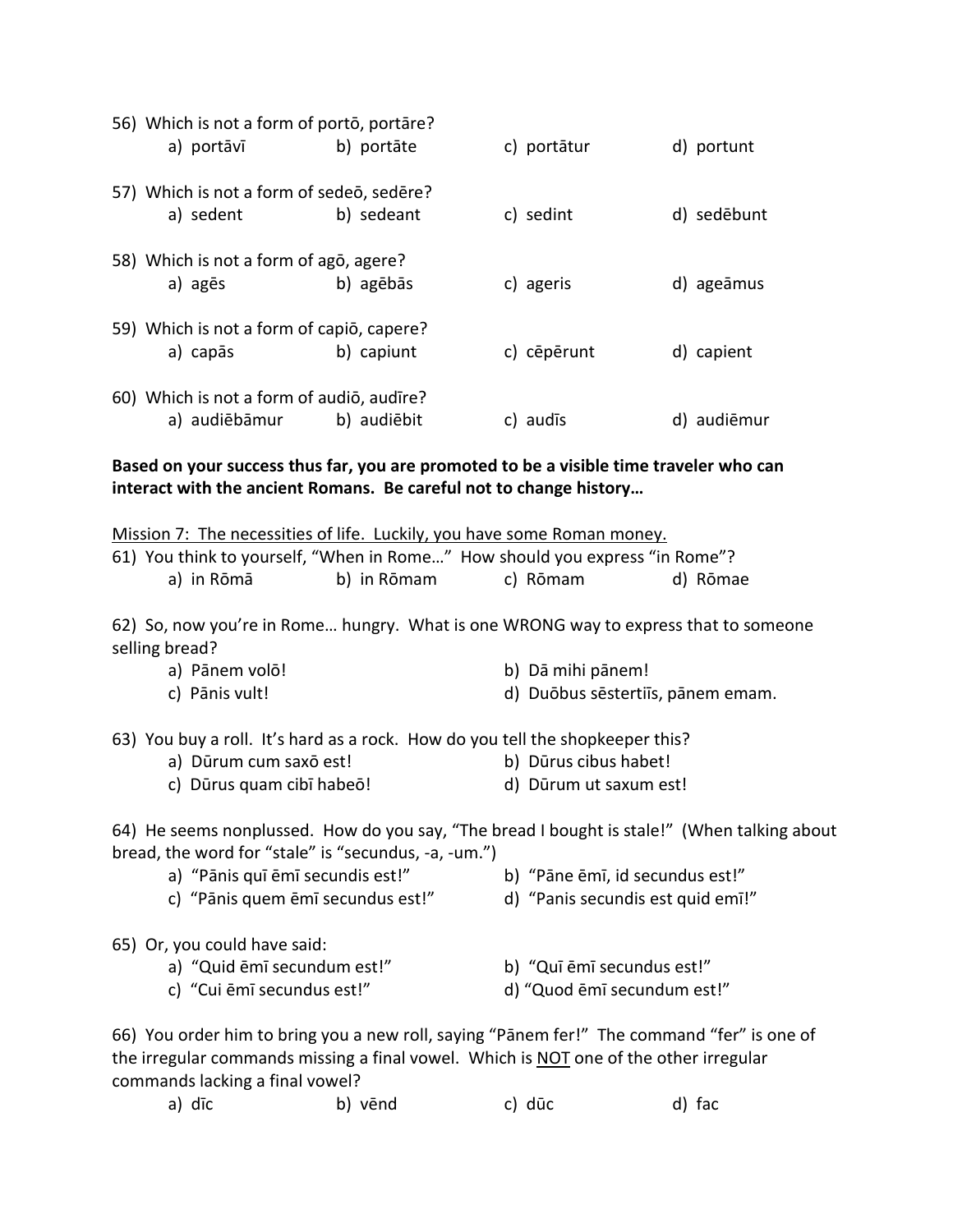| 67) He brings you another roll, but wants the old one back. You've tossed it to a dog. You look<br>at the dog and correctly say:                                                                                                                 |                                                                                             |                                                                |                |  |  |  |
|--------------------------------------------------------------------------------------------------------------------------------------------------------------------------------------------------------------------------------------------------|---------------------------------------------------------------------------------------------|----------------------------------------------------------------|----------------|--|--|--|
| a) "Putō canis pānem ēdit."<br>c) "Putō canis pānem edere."                                                                                                                                                                                      |                                                                                             | b) "Putō canem pānem ēdisse."<br>d) "Putō canem pānem editur." |                |  |  |  |
| 68) The shopkeeper growls at you, in perfect Latin which you don't have the time to admire:<br>a) "Putō tē abiit!"<br>c) "Putō tē abītūrum esse!"                                                                                                |                                                                                             | b) "Putō tū abītus esse!"<br>d) "Putō tē abiēns est!"          |                |  |  |  |
| Latin using:                                                                                                                                                                                                                                     | 69) It happened that the shopkeeper didn't pursue you after this. You could express this in |                                                                |                |  |  |  |
| a) nē                                                                                                                                                                                                                                            | b) nōn                                                                                      | c) ut…nōn                                                      | d) ut          |  |  |  |
| 70) This was lucky, because you feared that he would attack you. In Latin, you would express<br>this fear using:                                                                                                                                 |                                                                                             |                                                                |                |  |  |  |
| a) nē                                                                                                                                                                                                                                            | b) ut                                                                                       | c) ut non                                                      | d) nōn         |  |  |  |
| Mission 8: Fun and games and getting a bit lost in Rome.<br>71) FLEEING the shopkeeper is frightening! You'd render "FLEEING" in Latin as:                                                                                                       |                                                                                             |                                                                |                |  |  |  |
| a) fugiēns                                                                                                                                                                                                                                       | b) fugiendī                                                                                 | c) fūgitūrus                                                   | d) fugere      |  |  |  |
| 72) You notice that you've run all the way to the Circus Maximus. You see a nervous-looking<br>charioteer entering, and wish him good luck by saying:                                                                                            |                                                                                             |                                                                |                |  |  |  |
| a) "Bona fortūna!"<br>c) "Bonam fortūnam!"                                                                                                                                                                                                       |                                                                                             | b) "Bonae fortūnae!"<br>d) "Bonās fortūnae!"                   |                |  |  |  |
| 73) He sighs and says that he needs more luck, which he renders as:                                                                                                                                                                              |                                                                                             |                                                                |                |  |  |  |
| a) plūs fortūnam<br>c) plūra fortūna                                                                                                                                                                                                             |                                                                                             | b) plūs fortūnae<br>d) plūra fortūnae                          |                |  |  |  |
| 74) You tell him that he'll win easily, expressing "easily" correctly as:                                                                                                                                                                        |                                                                                             |                                                                |                |  |  |  |
| a) facilē                                                                                                                                                                                                                                        | b) facile                                                                                   | c) faciliter                                                   | d) facilienter |  |  |  |
| 75) You find a seat among some spectators bragging about their favorites. Being careful with<br>your Latin, you avoid all of the following adjectives that have irregular superlatives, except this<br>one, which is regular in the superlative: |                                                                                             |                                                                |                |  |  |  |
| a) bonus                                                                                                                                                                                                                                         | b) magnus                                                                                   | c) multus                                                      | d) altus       |  |  |  |
| 76) You're also a bit shaky on 5 <sup>th</sup> declension, so you avoid the following nouns, EXCEPT:<br>a) diēs                                                                                                                                  | b) spēs                                                                                     | c) mīles                                                       | d) rēs         |  |  |  |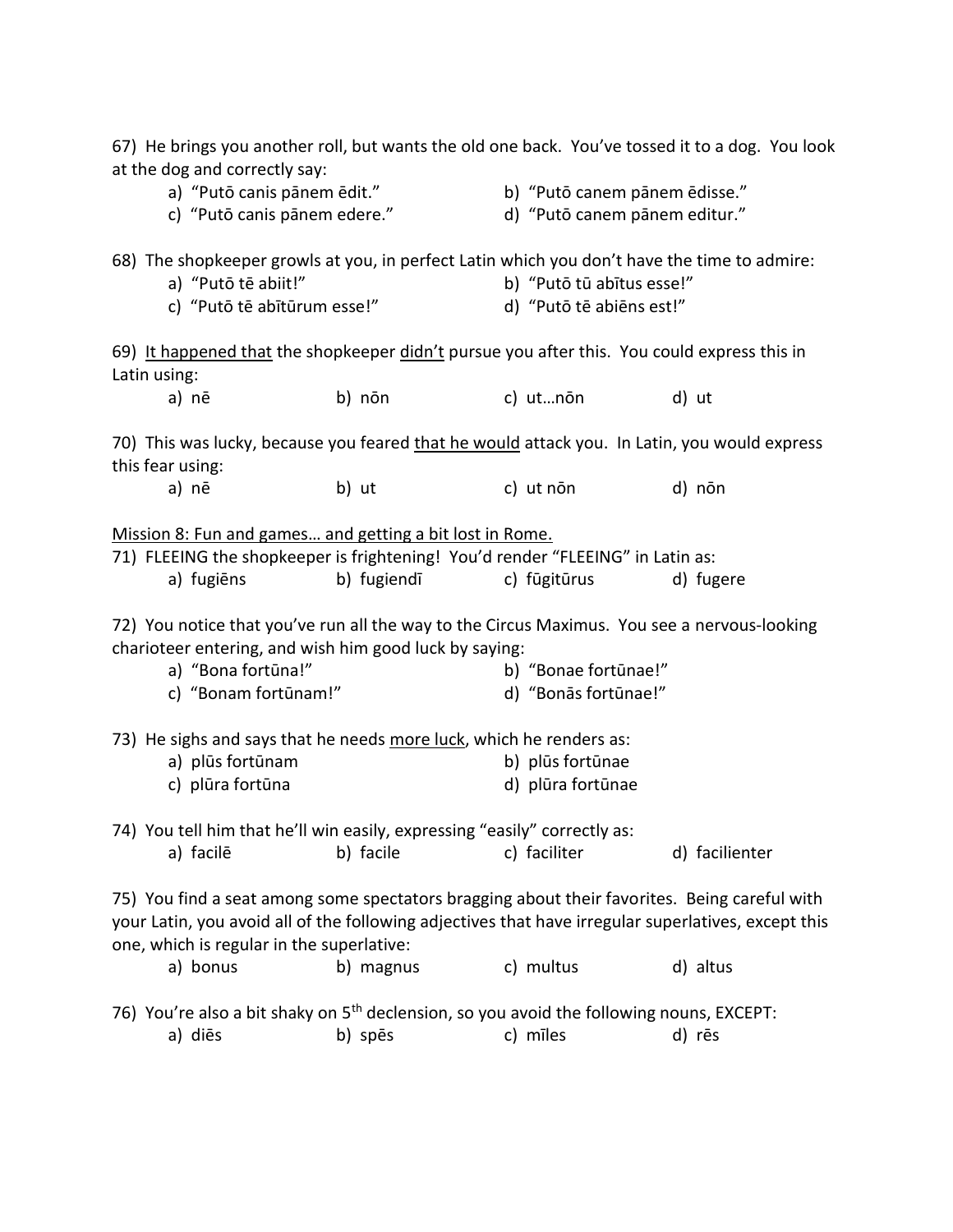77) Fortunately, you remember that each neuter noun's accusative singular form is the same as its nominative singular form, so you avoid saying this incorrect sentence:

- 
- a) "Fortāsse crūs suffrēgit." b) "Vīdeō eius os frāctum!"
- 
- c) "Caput mihi dōlet." d) "Aurīga corporem magnum habet!"

78) One charioteer was SO quick that he was able to maneuver his chariot through an unbelievably narrow gap to avoid a crash. You say, "He was SO quick…"

- a) "Celerius eius erat..." b) "Tantum celere erat..."
- 
- c) "Tam celer erat…" d) "Tot celeris erat…"
- 79) The guy next to you finishes your sentence ("Tam celer erat…") for you, with:
	- a) "...ut concūrsum ēvitet!" b) "...nē concūrsum ēvītāvit!"
	- c) "…nē concūrsum ēvītat!" d) "…ut concūrsum ēvītāret!"

80) It was fun to watch the races for a while, but it's a hot day, and you need to find shelter for the night. You walk to the forum to find someone who will invite you to dinner. You could express the underlined part by all of the following EXCEPT:

a) invenīre b) ad inveniendum c) inventum d) ut inveniās

Mission 9: 10 questions: The temptation to change history…

81) As luck has it, you magically find someone who invites you over. He says, "You want to come to the dinner party, don't you?" using this word to begin the question:

| a) Nōn<br>b) Nōnne<br>d) Neque<br>c) Num |  |
|------------------------------------------|--|
|------------------------------------------|--|

82) Of course, Julius Caesar himself is at the dinner party. You prepare to address him as "Julius," thinking that you'll say \_\_\_\_\_\_\_\_, when you notice that nobody else is greeting him by that name.

a) Iūlius b) Iūlī c) Iūliō d) Iūlie

83) You're seated with a freedman, who points out a servant, Syrus, and says that he used to wash walls with Syrus. You burst out laughing and Caesar gives you an inquisitive look. You laughed because:

a) The freedman said, "Cum Syrō, mūrōs lāvābam," which meant that he was washing Syrus.

b) The freedman said, "Cum Syrō, mūrōs lāvābam," which meant that the walls were washing Syrus.

c) The freedman said, "Syrō, mūrōs lāvābam," which meant that he used to pick up Syrus and rub him on the walls, to literally wash the walls WITH Syrus as his washing tool.

d) The freedman said, "Syrō, mūrōs lāvābam," which meant that he was commanding Syrus to wash the walls at that moment, and you imagined Syrus throwing down Caesar's dinner and grabbing his napkin to wash walls.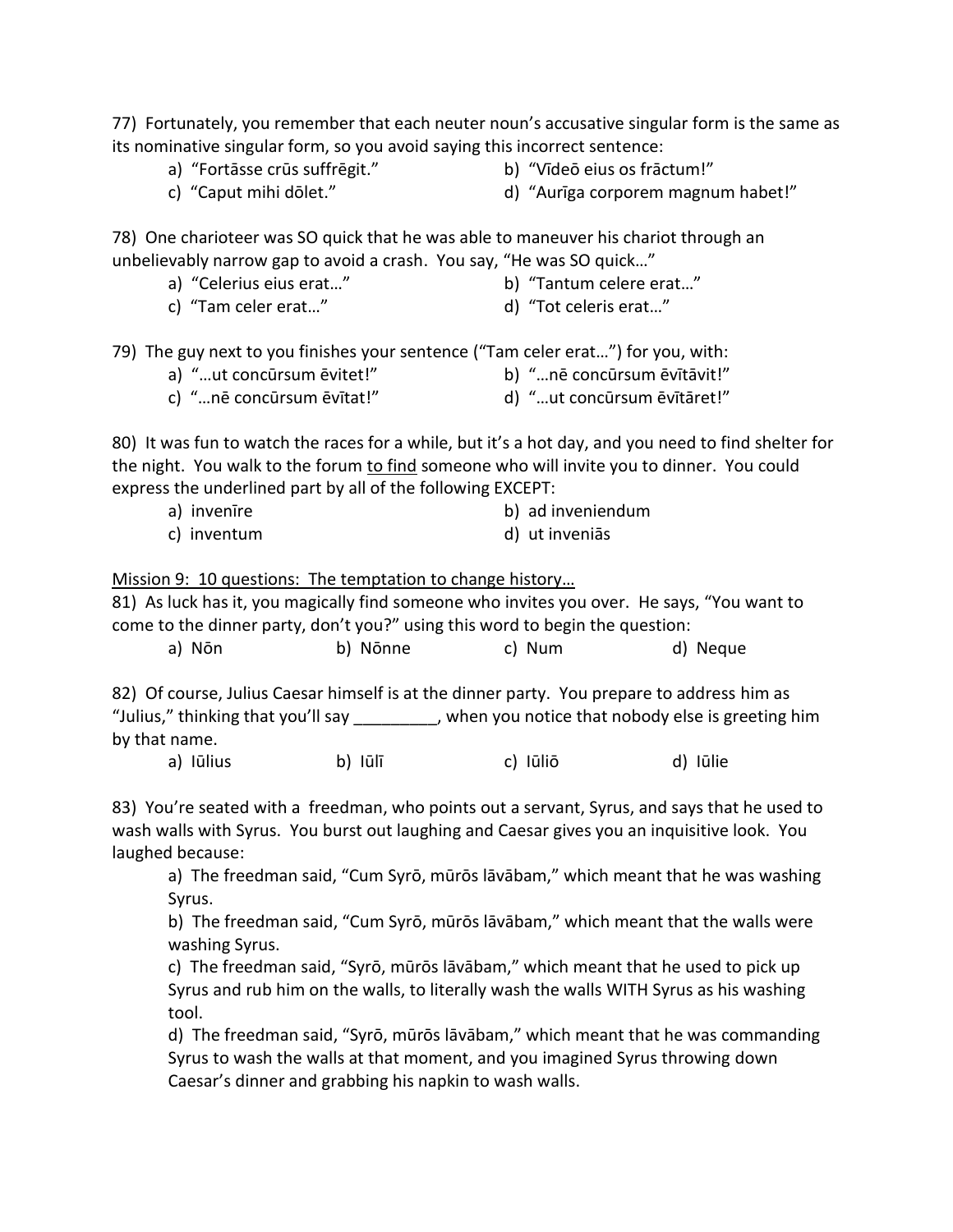| 84) He mentions that he needs to go to the Senate on the Ides of March, despite strange<br>omens, and puts "on the Ides of March" in the _______ case.                                                                                                                                                                                               |                                                                                                                                                                           |                  |                              |                 |  |  |  |
|------------------------------------------------------------------------------------------------------------------------------------------------------------------------------------------------------------------------------------------------------------------------------------------------------------------------------------------------------|---------------------------------------------------------------------------------------------------------------------------------------------------------------------------|------------------|------------------------------|-----------------|--|--|--|
|                                                                                                                                                                                                                                                                                                                                                      | a) accusative                                                                                                                                                             | b) ablative      | c) nominative                | d) genitive     |  |  |  |
|                                                                                                                                                                                                                                                                                                                                                      | 85) He insists that he has studied the art of making good luck. He says:<br>a) fortūnae faciendae<br>b) fortūnam faciendum<br>c) fortūnae faciendī<br>d) fortūnā faciendō |                  |                              |                 |  |  |  |
|                                                                                                                                                                                                                                                                                                                                                      | 86) Someone suggests that he should communicate with Cicero, but he snorts that Cicero is                                                                                 |                  |                              |                 |  |  |  |
|                                                                                                                                                                                                                                                                                                                                                      | too tired from speaking to be of any use.                                                                                                                                 |                  |                              |                 |  |  |  |
|                                                                                                                                                                                                                                                                                                                                                      | a) loquendī                                                                                                                                                               | b) loquendō      | c) ad loquendum              | d) locūtus esse |  |  |  |
|                                                                                                                                                                                                                                                                                                                                                      | 87) You try to make small talk with your couch-mates by saying that the food has been well-<br>prepared. You say:                                                         |                  |                              |                 |  |  |  |
|                                                                                                                                                                                                                                                                                                                                                      | a) "Cibum bene parātum est."                                                                                                                                              |                  | b) "Cibus bene parātus sum." |                 |  |  |  |
|                                                                                                                                                                                                                                                                                                                                                      | c) "Cibum bonē parātum est."                                                                                                                                              |                  | d) "Cibus bene parātus est." |                 |  |  |  |
| 88) You can't avoid the compulsion to stare at Caesar. He notices you, and says:<br>a) "Certior factus sum aliquem iam necem meam excōgitāvisse."<br>b) "Certior factus sum aliquem iam necem meam excogitāvit."<br>c) "Certiorem factus sum aliquem iam necem meam excōgitāvisse."<br>d) "Certiorem factus sum aliquem iam necem meam excōgitāvit." |                                                                                                                                                                           |                  |                              |                 |  |  |  |
|                                                                                                                                                                                                                                                                                                                                                      | 89) Not knowing what to do, you blurt out, "Beware the Ides of March!"                                                                                                    |                  |                              |                 |  |  |  |
|                                                                                                                                                                                                                                                                                                                                                      | a) Cavēre                                                                                                                                                                 | b) Caveat        | c) Cave                      | d) Cavet        |  |  |  |
| 90) You expect to have a brief opportunity to talk to Caesar when everyone is leaving (though<br>you're not sure when that will be). You think in excellent Latin:<br>a) Cum omnibus discēdentēs<br>b) Cum omnēs discēderent<br>c) Cum omnēs discēdunt<br>d) Cum omnēs discēdant                                                                     |                                                                                                                                                                           |                  |                              |                 |  |  |  |
| Mission 10: 10 final questions. Should you warn Caesar?                                                                                                                                                                                                                                                                                              |                                                                                                                                                                           |                  |                              |                 |  |  |  |
|                                                                                                                                                                                                                                                                                                                                                      | 91) I don't doubt that you've thought about your options seriously.<br>a) cōgitāvistī                                                                                     | b) cōgitāverīs   | c) cōgitārēs                 | d) cōgitāvissēs |  |  |  |
|                                                                                                                                                                                                                                                                                                                                                      | 92) Caesar says, "Bibāmus!" To BEST capture the same idea, he could have also said:<br>a) Bibere!                                                                         | b) Bibendum est! | c) Bibite!                   | d) Bibimus!     |  |  |  |
|                                                                                                                                                                                                                                                                                                                                                      | 93) Looking around the room, you see a mouse and shudder. You say to the nearest person:<br>a) Mūs videō!                                                                 | b) Mūrem videō!  | c) Mūrem videt!              | d) Mūs videt!   |  |  |  |
|                                                                                                                                                                                                                                                                                                                                                      |                                                                                                                                                                           |                  |                              |                 |  |  |  |